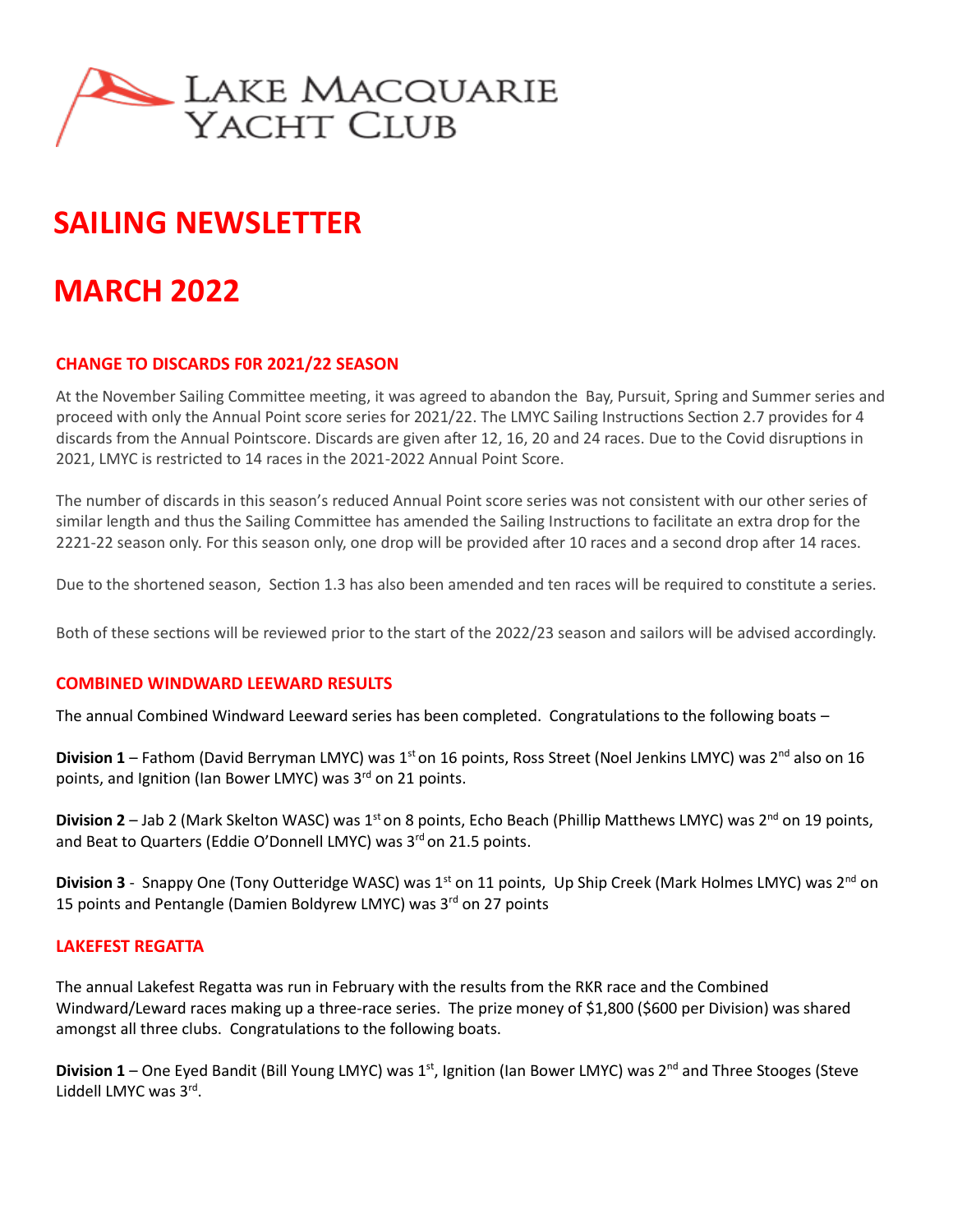**Division 2** – Jab 2 (Mark Skelton WASC) was 1<sup>st</sup>, Echo Beach (Phillip Matthews LMYC) was 2<sup>nd</sup> and Excess (Bruce Dobinson LMYC) was 3rd.

**Division 3** - Emmenar (Mel Steiner RMYC) was 1<sup>st</sup>, Snappy One (Tony Outteridge WASC) was 2<sup>nd</sup> and Barney Cools (Adam Boslem RMYC) was 3rd.

# **RACING RESULTS**

#### **Wednesday Summer Series 2**

The Wednesday Summer Point has now completed 7 of the 10 races scheduled.

In 1<sup>st</sup> Division, Dreadnaught (Ed Hillier) is leading Excessive on 31 points from Three Stooges (Steve Liddell) on 39.5 points and Pugsley (Len Lavers) on 40 points.

In 2<sup>nd</sup> Division, Mirage (David Kelty) is leading on 44 points from Scramouche (John Skillicorn) on 50 points and Tereshanko (Frank Cordingley) on 62 points.

#### **Saturday – Annual Pointscore**

We have completed thirteen races and with one race to go, the race for the annual pointscore is close. The pointscores below include one drop and there will be a further drop after 14 races.

In 1<sup>st</sup> Division, Ignition (Ian Bower) is leading on 48 points from Fathom (David Berryman) on 52 points and Three Stooges (Steve Liddell) also on 52 points. Excessive (David Nicholls) is also close on 53 points.

In 2<sup>nd</sup> Division, Beat to Quarters (Eddie O'Donnell) is leading on 49 points from Excess (Bruce Dobinson) on 50 points and Santana (Micheal Graham) on 51 points.

In 3<sup>rd</sup> Division, The Apple (Warren Hodgkins) is leading on 49 Points from Pentangle (Damien Boldyrew) on 58 points and Mirage (David Kelty) on 63 points.

#### **LAKEFEST COMMODORES BALL**

The Lakefest Commodores Ball postponed due to Covid restrictions, is now going to be held on Saturday 9th April 2022 starting at 6:30. This year it is hosted by Wangi RSL Amateur Sailing Club and it's a fundraiser like the Heaven Can Wait Regatta for the Hunter Branch of Cancer Council NSW and their Home Help Program.

It is to be held in the recently beautifully renovated Rathmines Theatre, an historic building from the Rathmines Catalina Base. For those coming by boat it is only 200m from the Rathmines F Jetty. Iain Jensen, Olympic Gold & Silver Medalist, America's Cup and Sail GP sailor, and more importantly a cancer survivor coming along as the guest of honor. Iain will share his story, all along with some exciting video clips.

Guests will be given champagne on arrival and a couple of bottles of wine per table during the evening and a fully catered meal. Further drinks can be purchased at the bar during the evening. There will be a popular band, who will provide live music and entertain the crowd for the rest of the night.

Please come along and support this worthy cause and have a fun night.